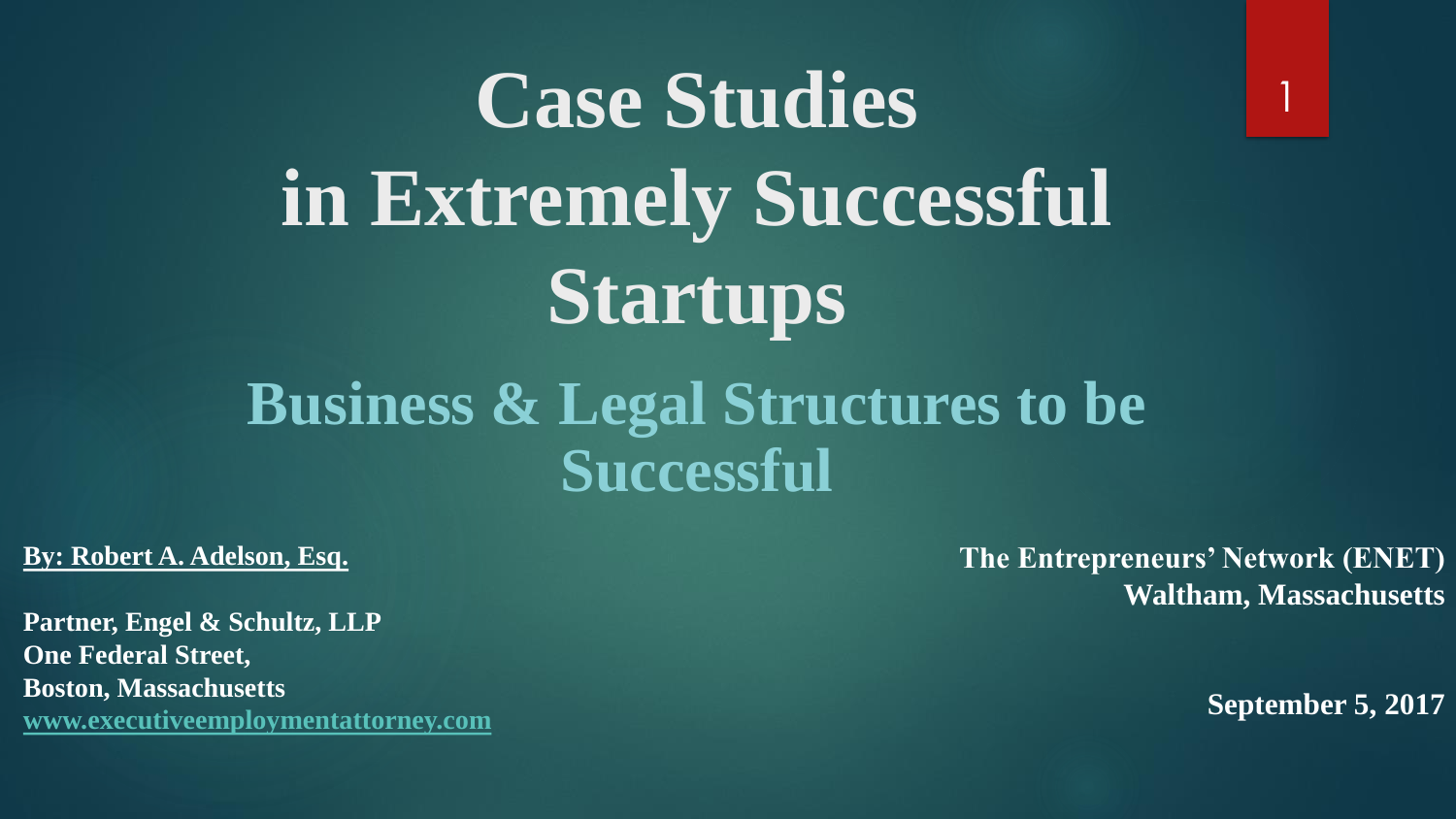# **Preparing to be Successful: Executing the Business Plan**

#### 1. Market and customers

- Sales Pipeline Documents
- Customer references: validate essential need, willingness to pay
- Growth and size of market
- Sales cycle: revenue velocity
- Distribution channel, channel partners

#### 2. Product and Service offering

- Business plan, marketing literature
- Customers functionality; Technical Assessment & Demo

#### 3. Management team

- ▶ Leadership, coachability, commitment, rolodex
- ▶ Weaknesses or gaps in the team
- $\blacktriangleright$  Are they financeable by VCs?

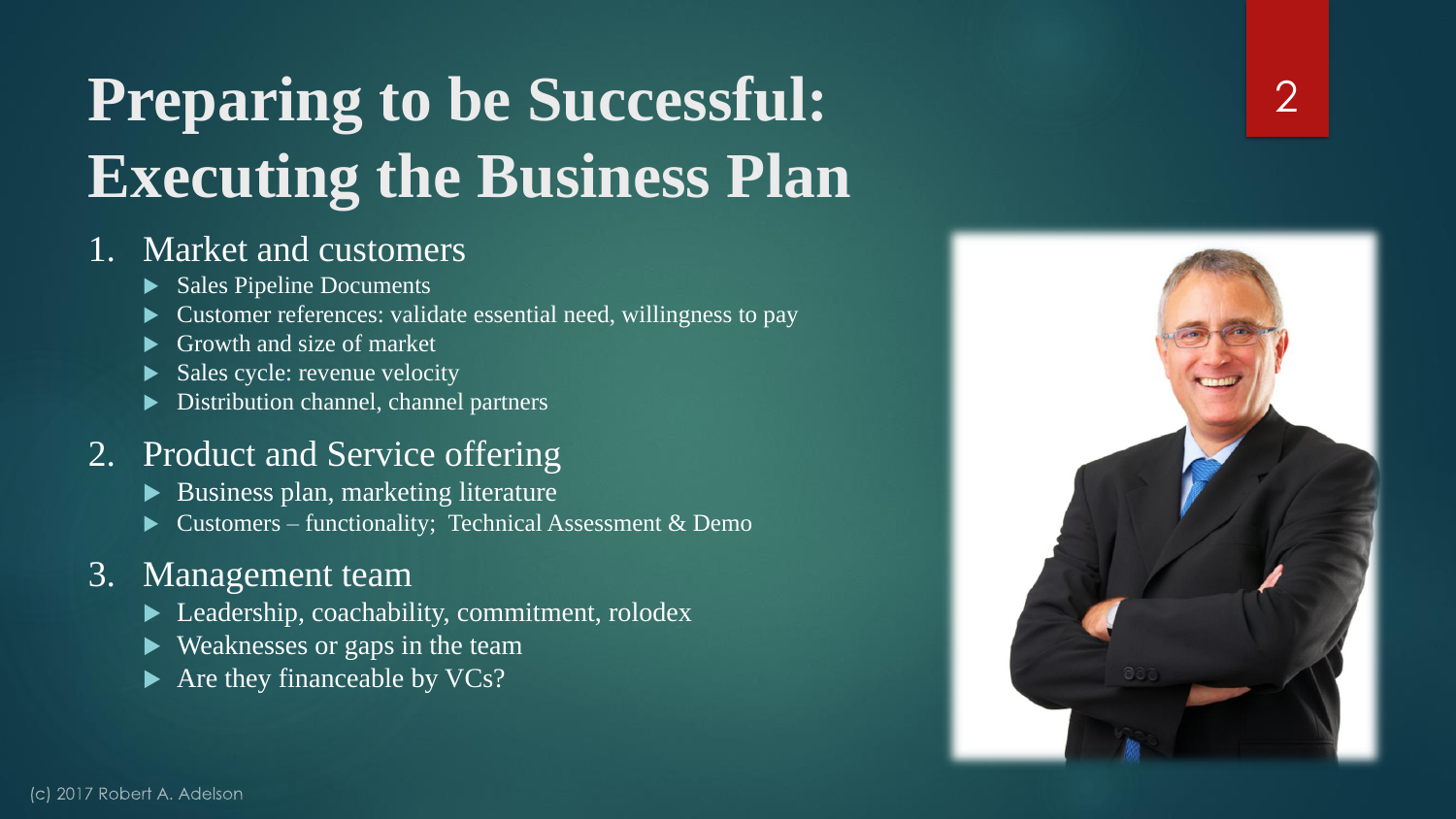# **Preparing to be Successful: Executing the Business Plan**

#### 4. Competition

- $\triangleright$  Customer & Alliance references and industry experts
- Assess threats of players to company; positioning; strength focus, lead-time, financing, management team
- Valuation What are other deals priced at?

#### 5. Financials

- $\triangleright$  Follow-on capital needs & likely sources; Milestones &valuations
- Robustness of business model; sensitivity to driving assumptions
- Capital structure; Previous investors
- Realistic path to exit (time and valuation)

#### 6. Valuation

- Determining the value of an asset or company
- Size of the round? Tranches
- ▶ Who gets diluted? Stock option pool
- $\blacktriangleright$  How does this fit into the overall plan of the company?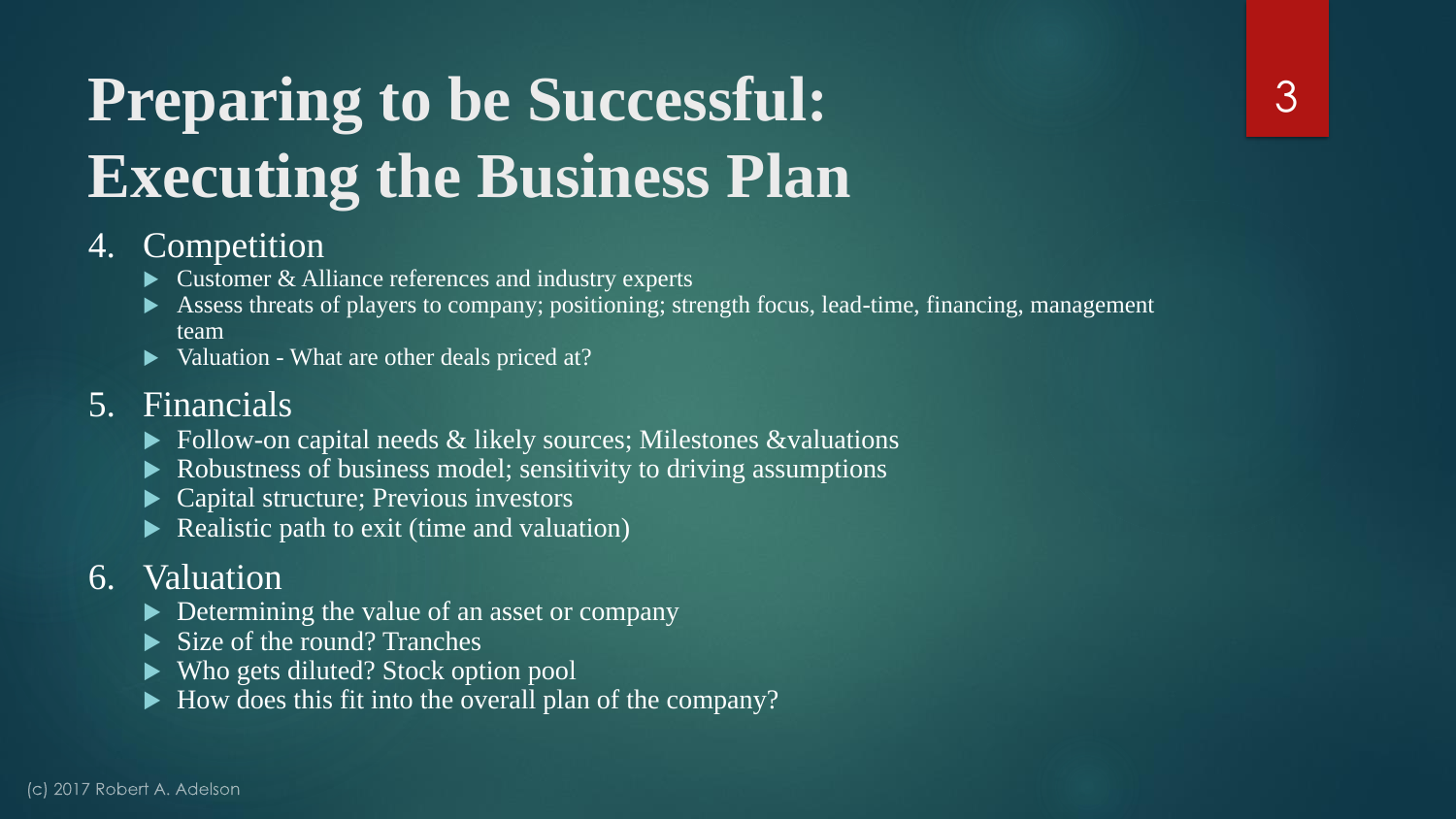# **Preparing to be Successful: Entity & Capital**

#### 1. Form of Entity

- $\blacktriangleright$  Choice of legal structure: Corporation or LLC
- ▶ Domicile: Delaware or Local

#### 2. Corporate Records

- Minute Book, Stock Ledger
- Corporate Filing, Good Standing, Qualifications

#### 3. Corporate Governance

- ▶ Board of Directors: Size, Selection
- Board of Directors: Independence and Quality
- ▶ Board of Advisors
- ▶ Conflicts, Avoidance, and Disclosure of Directors' Interests

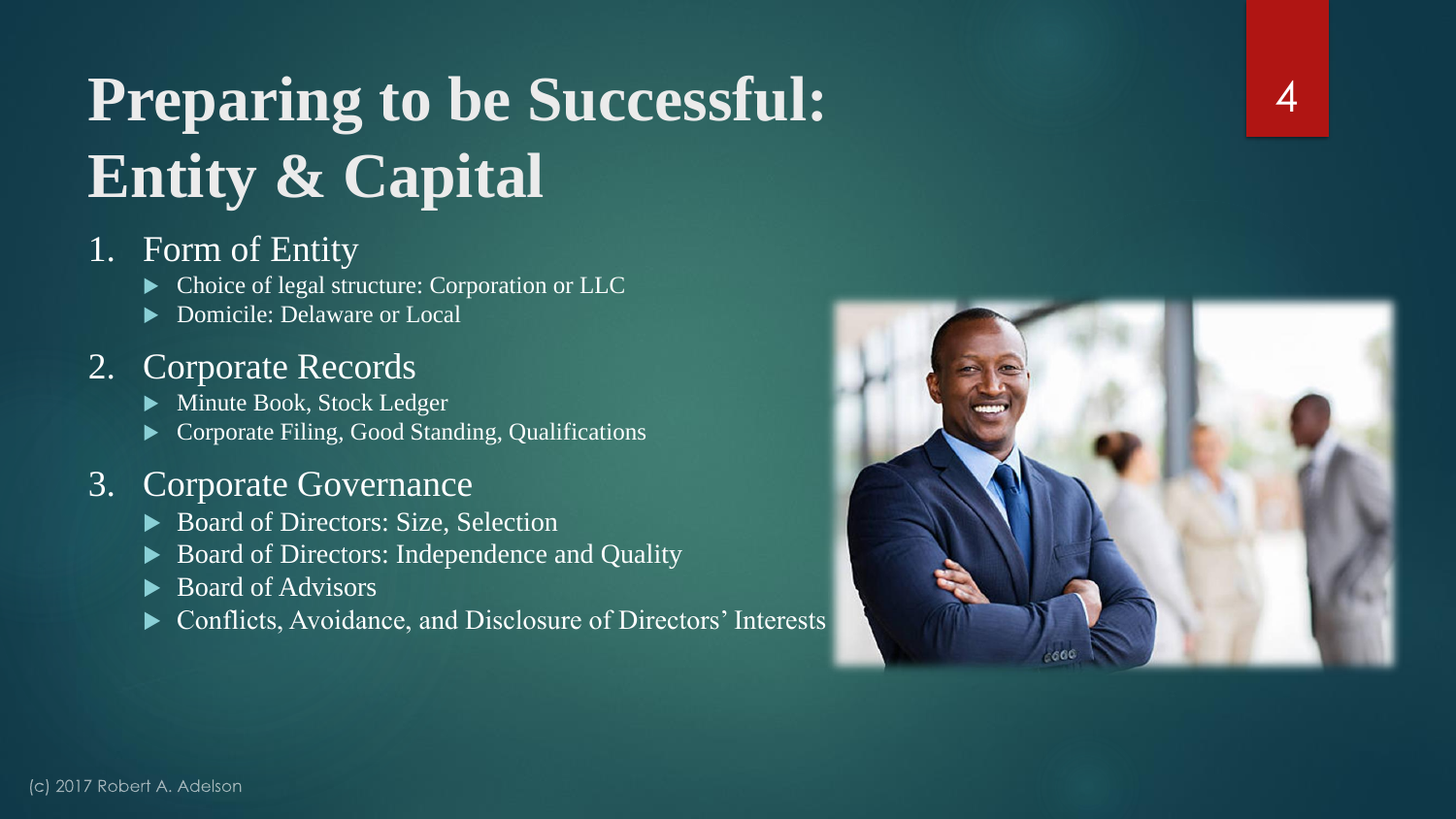# **Preparing to be Successful: Entity & Capital**

#### 4. Equity Structure

- Founders' Equity
- Equity and Options for Employees, Contractors
- $\blacktriangleright$  Equity Pricing
- **Earlier Investor Equity Preferred, Warrants, Debt**
- ▶ Shareholder Agreements
- $\blacktriangleright$  Securities Law compliance
- Equity held by non-participants
- $\blacktriangleright$  Claims for Equity documented / undocumented

#### 5. Debt Structure

- ▶ Founder Loans
- Friends, Family and other Loans
- Bank Loans
- Collateral / Security Agreements
- Factoring /Royalty Agreement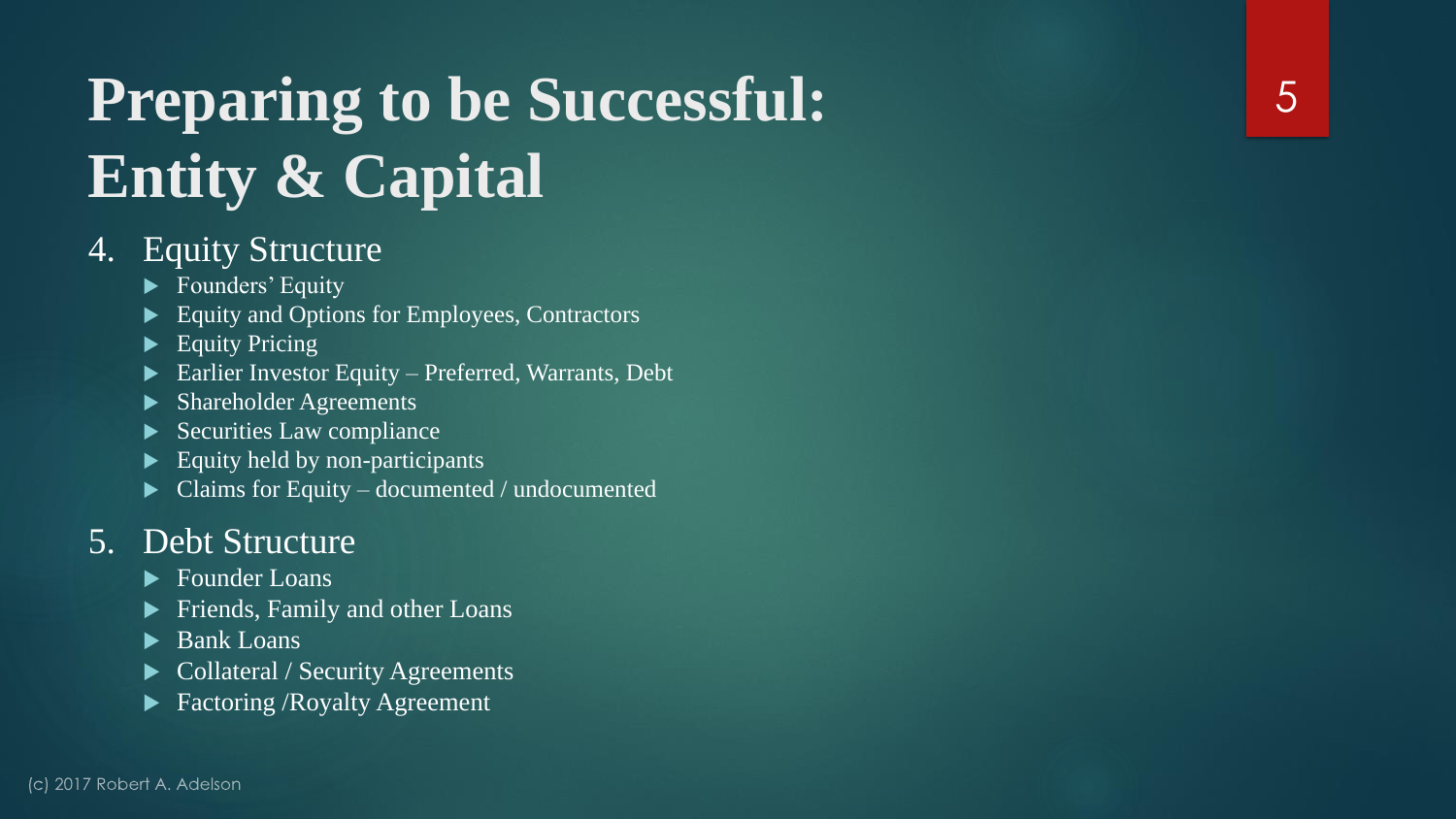### **Preparing to be Successful: IP and Other Assets**

#### 1. Intellectual Property (IP) Rights & Protection

- $\blacktriangleright$  Protected Technology Patents/Inventions
- Protected Information Trade Secrets Copyrights
- Protected Goodwill Trademarks, Service Marks
- Assignment of Ownership
- Licensing Agreements
- IP Prosecution; Vigilance against Infringement

#### 2. Company IP and Owner IP

- $\blacktriangleright$  Applications relevant to company business
- $\blacktriangleright$  Applications and platforms not related Founder retention
- Founders' Assignment of inventions clear demarcation
- Investors like Focus on company
- Founders' Retention of post-exit IP rights

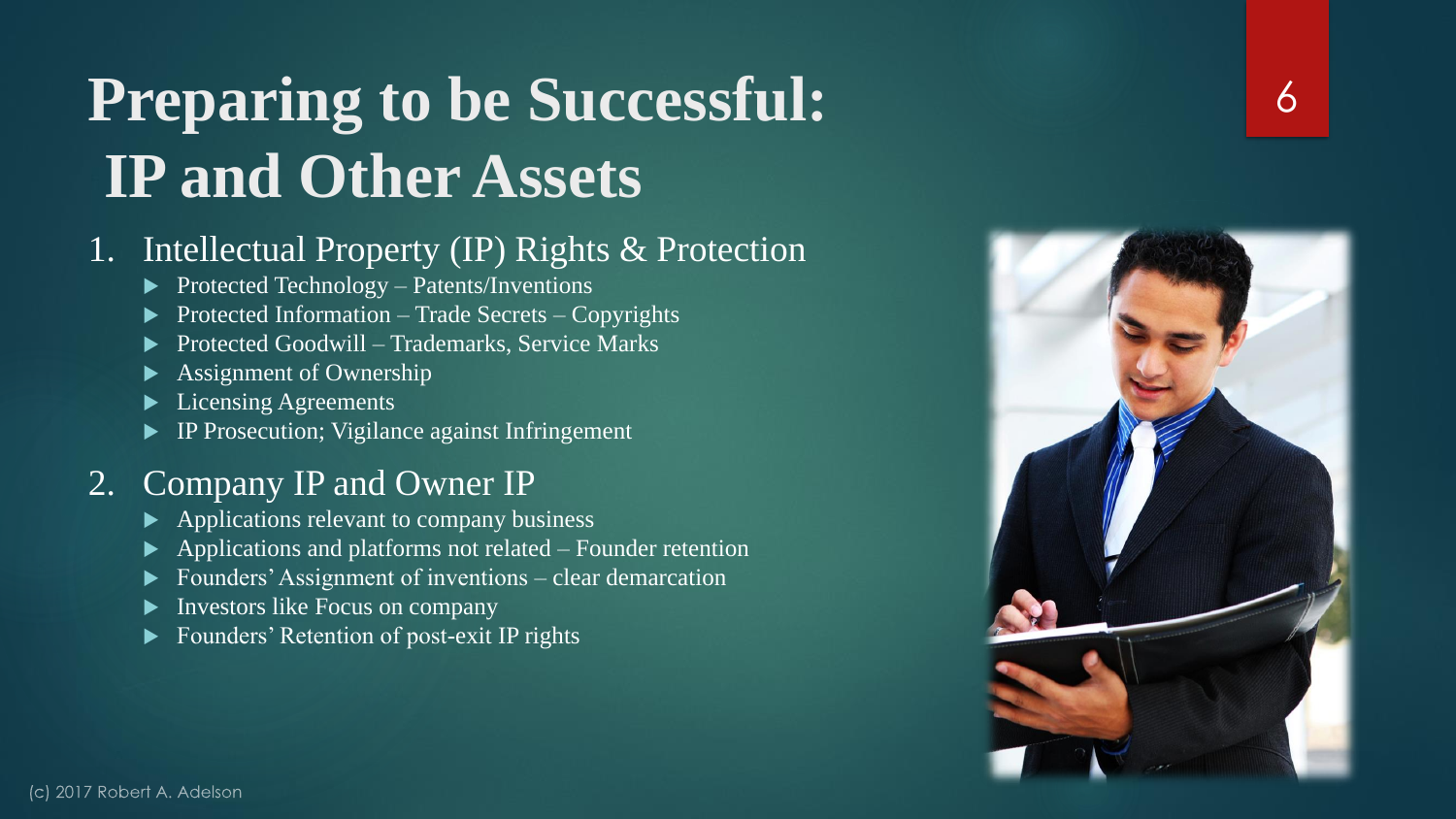### **Preparing to be Successful: IP and Other Assets**

#### 3. Claims or potential claims against IP

- $\blacktriangleright$  Independent contractors work for hire
- Software development and distribution
- $\triangleright$  Client & alliance contracts IP clauses

#### 4. Other Assets

- $\overline{\triangleright}$  Real Estate
- $\blacktriangleright$  Franchises
- Equipment, fixtures and inventory

#### 5. Other Liabilities

- Claims against the assets or business
- **Litigation pending or threatened**
- $\triangleright$  State or Federal regulatory issues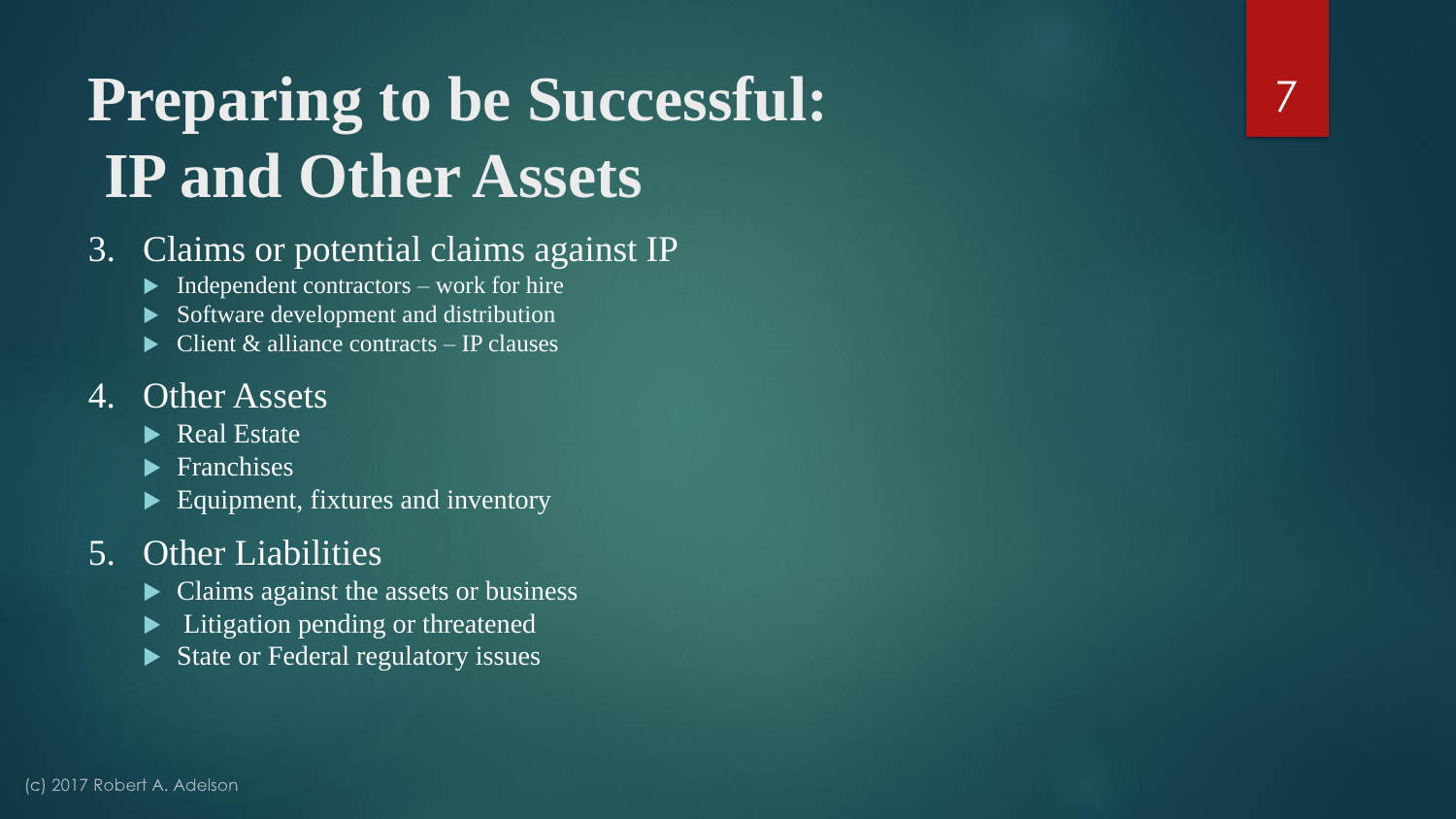# **Preparing to be Successful: Employees & Contracts**

#### 1. Recruitment, Retention, Incentives

- Stock Options ISOs and NQSOs
- Restricted Stock
- RSUs
- Phantom Stock
- Pricing and Exercise Features
- Employee stake in enterprise
- Performance & loyalty incentives
- Incentives for success events
- Employee attrition

#### 2. Employee/Labor Due Diligence

- $\blacktriangleright$  Agreements for Executives
- NDAs, Confidentiality, Assignment of Inventions
- Offer Letters and Hiring
- Outsourcing/Staffing

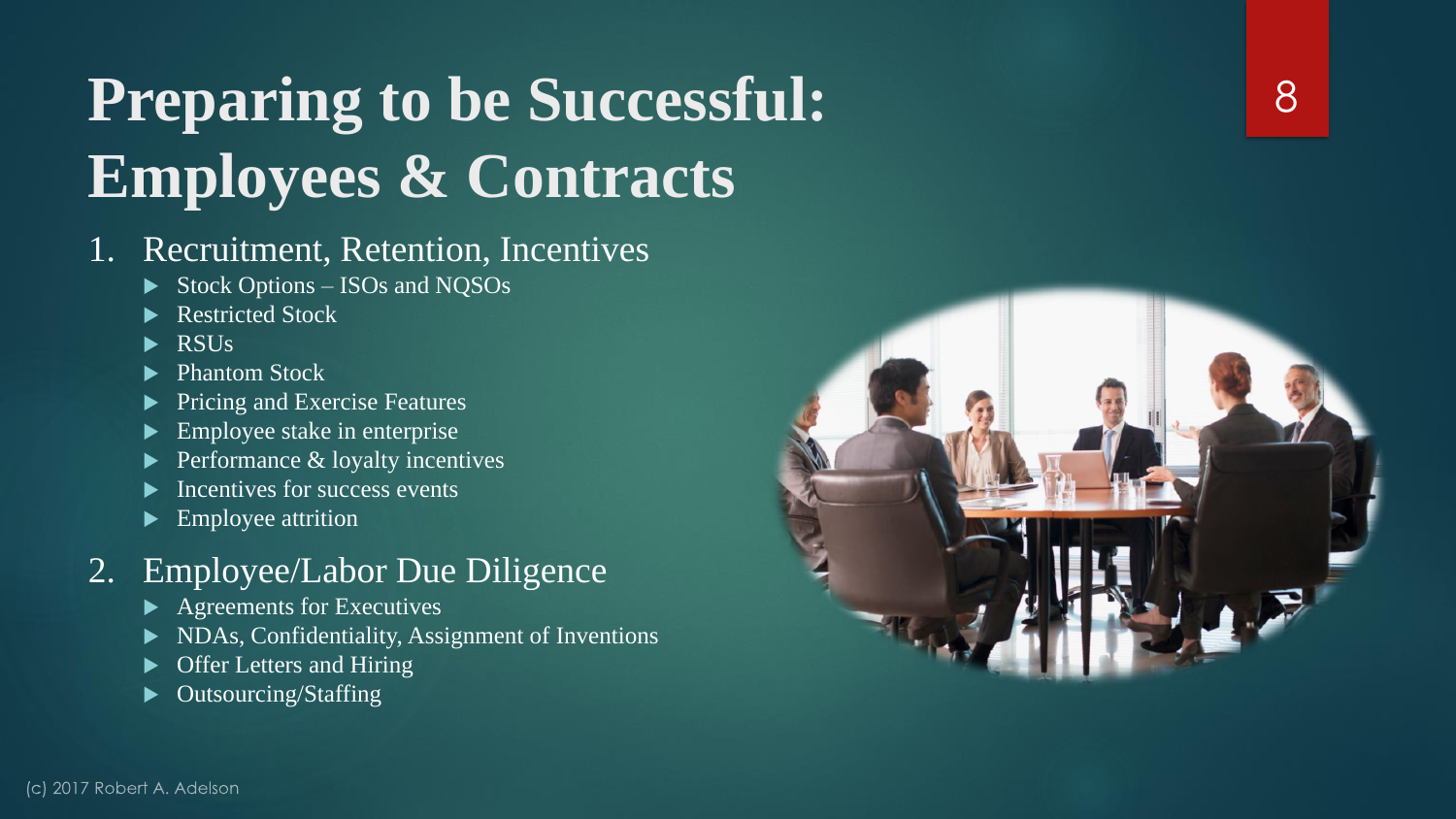# **Preparing to be Successful: Employees & Contracts**

#### 3. Employment Claims against company

- $\blacktriangleright$  History and pattern of claims, if any
- **Pending claims with MCLE or courts**

#### 4. Commercial Contract Rights

- Customer, Supplier Agreements
- Warranties and warranty liability
- Advertising or other service agreements
- Office and Equipment Leases

#### 5. Strategic Contracts

- $\triangleright$  Strategic Alliances and Partnerships
- Strategic investment or revenue source
- Rights of first refusal in sale of company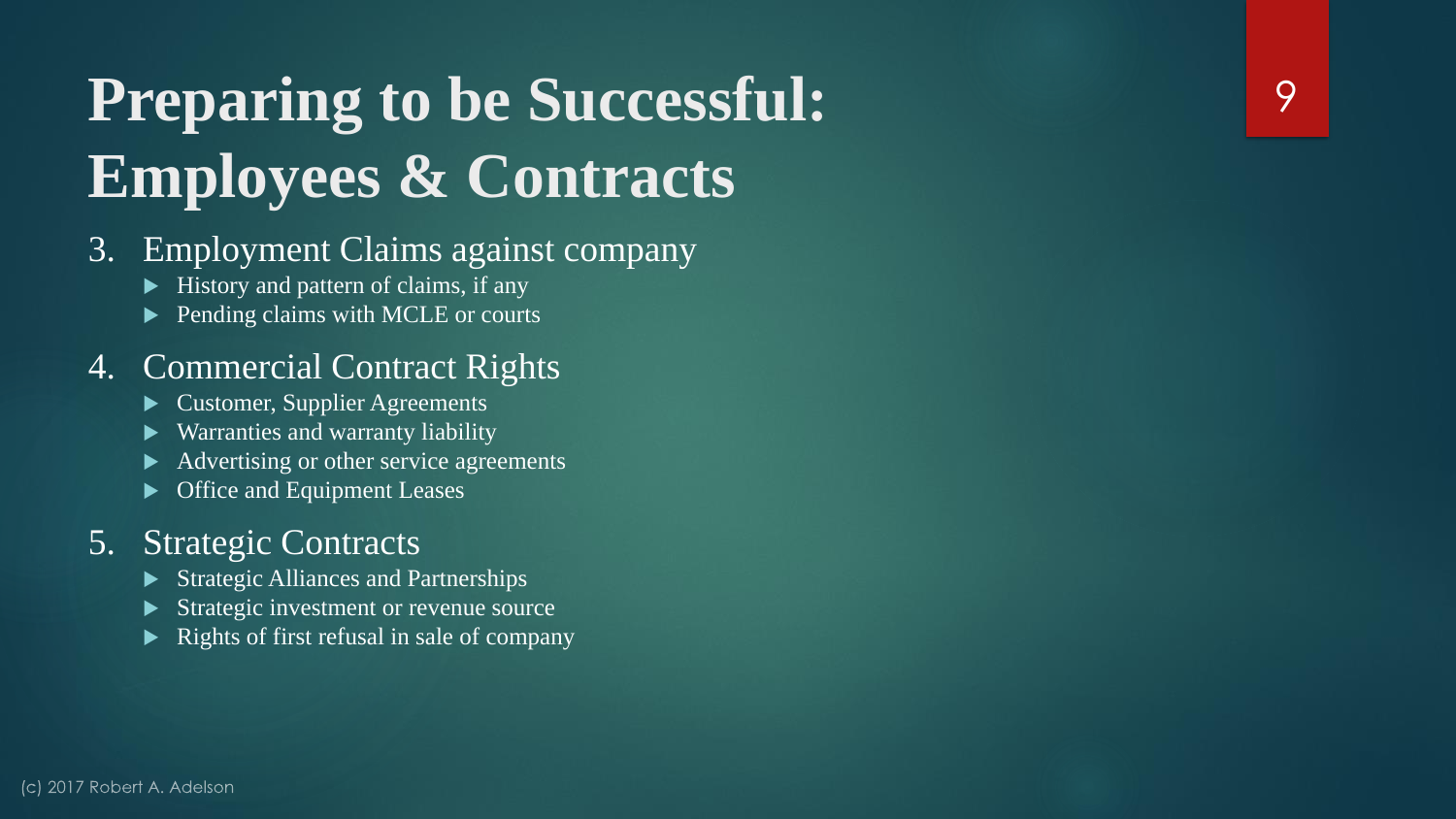### **About The Speaker And Presentation**

- Robert Adelson has been an attorney for over 30 years
- Began Career with major NYC law firms
- Partner in 6-Attorney Boston law firm since 2004
- $\blacktriangleright$  Specialized in business, tax, stock and options, employment, contracts, financings, intellectual property, M&A.
- $\blacktriangleright$  Clients are (1) small companies and entrepreneurs, (2) C-level executives and key employees, (3) independent consultants
- Author of articles published in *Boston Business Journal, Mass High Tech, CEO Refresher, CEOWorld, Family Business Magazine* and other publications.
- ▶ Degrees from Boston University, B.A., *summa cum laude*, Northwestern University (Chicago), J.D., *Law Review*, and New York University, LL.M. in Taxation.

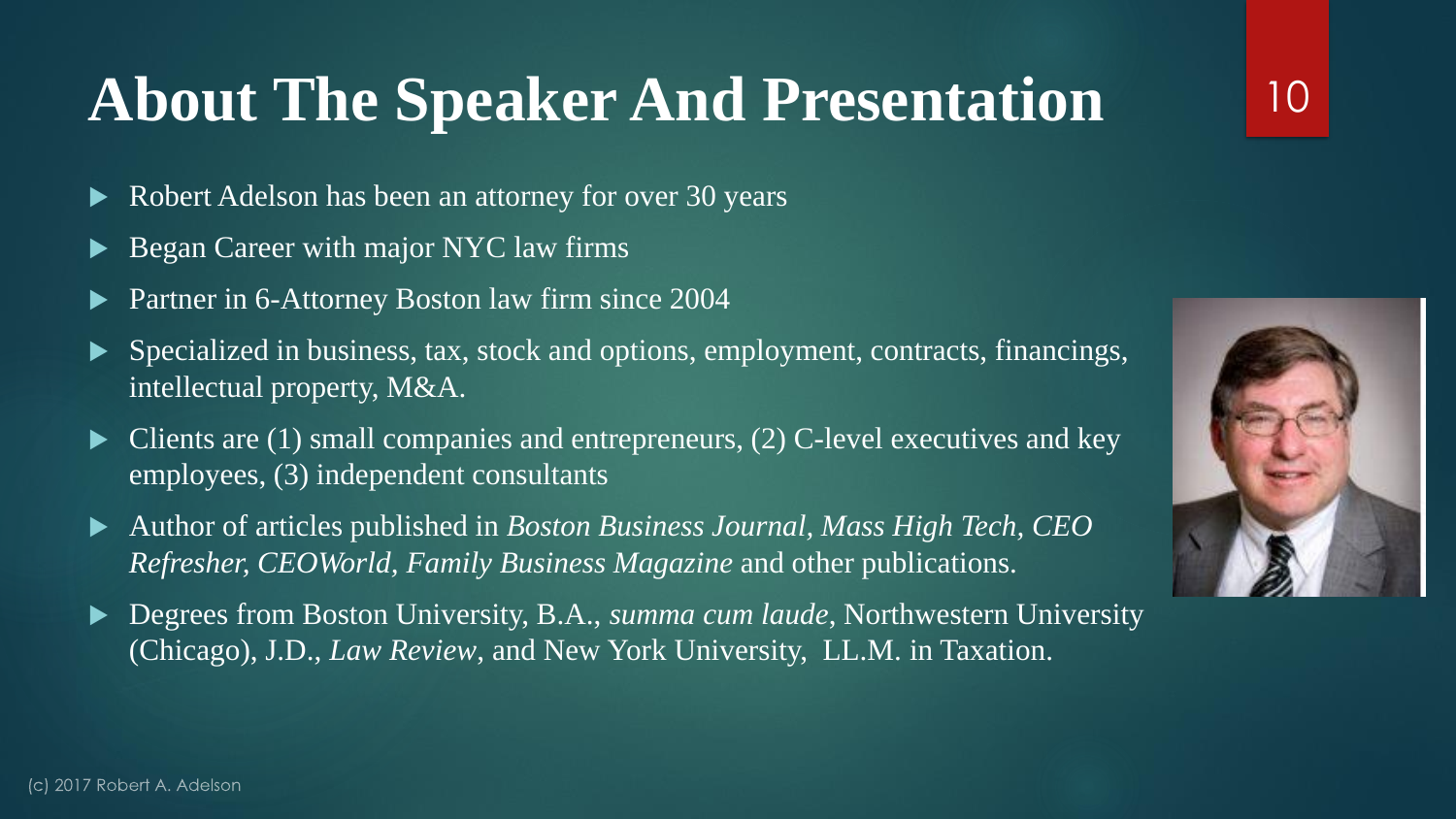### **About The Speaker And Presentation**

- Robert Adelson has been Chairman of ENET since 2009
- Board member since 2002, director of annual sunset cruise since 2003, 2016 Recipient of IEEE-USA Professional Achievement Award, spoken or moderated more than 20 ENET meetings over last ten years, including meetings on these subjects:

- *"Transforming Your Idea into a Successful company"*
- *"Bootstrapping 101: Alternative Ways to fund a Startup without an Angel or VC*",
- *"Licensing Technology",*
- *"Building a Superior Management Team" ,*
- *"Raising Seed and Angel financing"*
- *"Legal Challenges to the Startup"*
- ► Co-Founder/Board member 128 Innovation Capital Group, 2004-2015, moderated over 40 meetings with angel or VC investor speakers at each meeting.
- [Named one of the "Top 20 Boston Startup Lawyers" -](http://www.chubbybrain.com/blog/boston-startup-lawyers-top-20-massachusetts/) http://www.chubbybrain.com/blog/bostonstartup-lawyers-top-20-massachusetts/